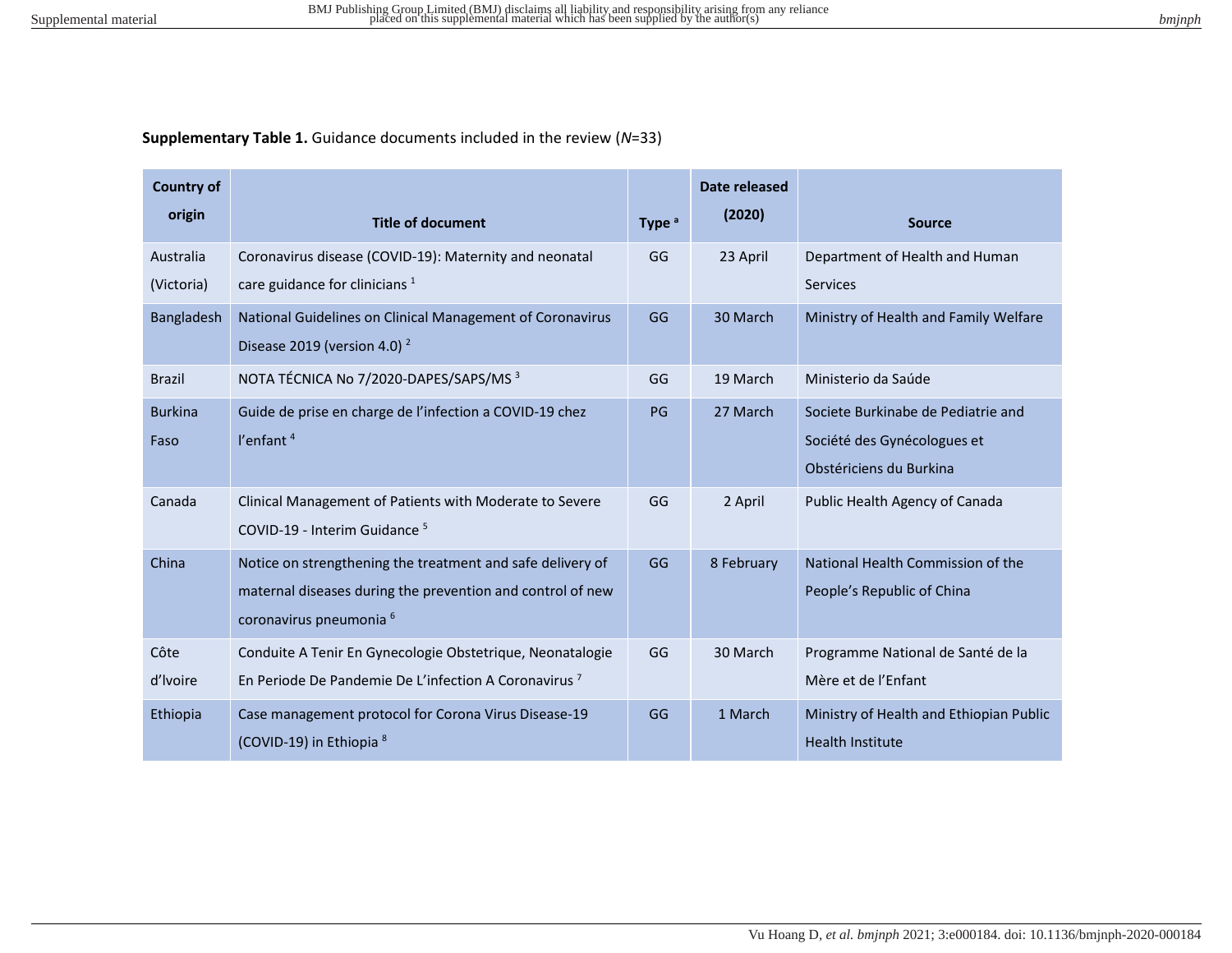| bm <sub>Inpn</sub> |  |
|--------------------|--|
|                    |  |

| France    | Propositions De La Societe Francaise De Neonatalogie and<br>de la Societe Française de Pediatre Concernant Les Nouveau-<br>Nes Dans Le Contexte D'epidemie a COVID-19 <sup>9</sup> | PG | 16 March    | La Societe Francaise De Neonatalogie                                                                 |
|-----------|------------------------------------------------------------------------------------------------------------------------------------------------------------------------------------|----|-------------|------------------------------------------------------------------------------------------------------|
| Germany   | Empfohlene Präventionsmaßnahmen für die geburtshilfliche<br>Versorgung in deutschen Krankenhäusern und Kliniken im<br>Zusammenhang mit dem Coronavirus <sup>10</sup>               | PG | 19 March    | Deutsche Gesellschaft Fur Gynakologie<br>und Geburtshilfe e.V.                                       |
| India     | Guidance for Management of Pregnant Women in COVID-19<br>Pandemic <sup>11</sup>                                                                                                    | GG | 12 April    | Indian Council for Medical Research<br>and National Institute for Research in<br>Reproductive Health |
| Indonesia | Rekomendasi Penanganan Infeksi Virus Corona (COVID-19)<br>Pada Maternal (Hamil, Bersalin Dan Nifas) <sup>12</sup>                                                                  | PG | 18 April    | Pokja Infeksi Saluran Reproduksi<br>Perkumpulan Obstetri Dan Ginekologi<br>Indonesia                 |
| Ireland   | Interim Guidelines on the Management of Suspected COVID-<br>19/SARS-CoV-2 in the pregnant and post partum period 13                                                                | GG | 27 February | <b>Health Service Executive Health</b><br><b>Protection Surveillance Centre</b>                      |
| Italy     | Breastfeeding and SARS-CoV-2 Infection (Coronavirus<br>Disease 2019 - COVID-19) Ad interim directions of the Italian<br>Society of Neonatology (SIN) <sup>14</sup>                 | PG | 28 February | Italian Society of Neonatology                                                                       |
| Jamaica   | Guideline for the management of Pregnancy during the<br>COVID-19 Pandemic <sup>15</sup>                                                                                            | GG | 25 March    | Ministry of Health and Wellness                                                                      |
| Japan     | Recommended measures to a new type of coronavirus<br>infection in newborn infants (3rd edition) <sup>16</sup>                                                                      | PG | 23 March    | Japanese Society for Neonatal Health                                                                 |
| Kenya     | Guidelines on the Management of Paediatric Patients during<br>Covid-19 Pandemic <sup>17</sup>                                                                                      | GG | 25 March    | Ministry of Health                                                                                   |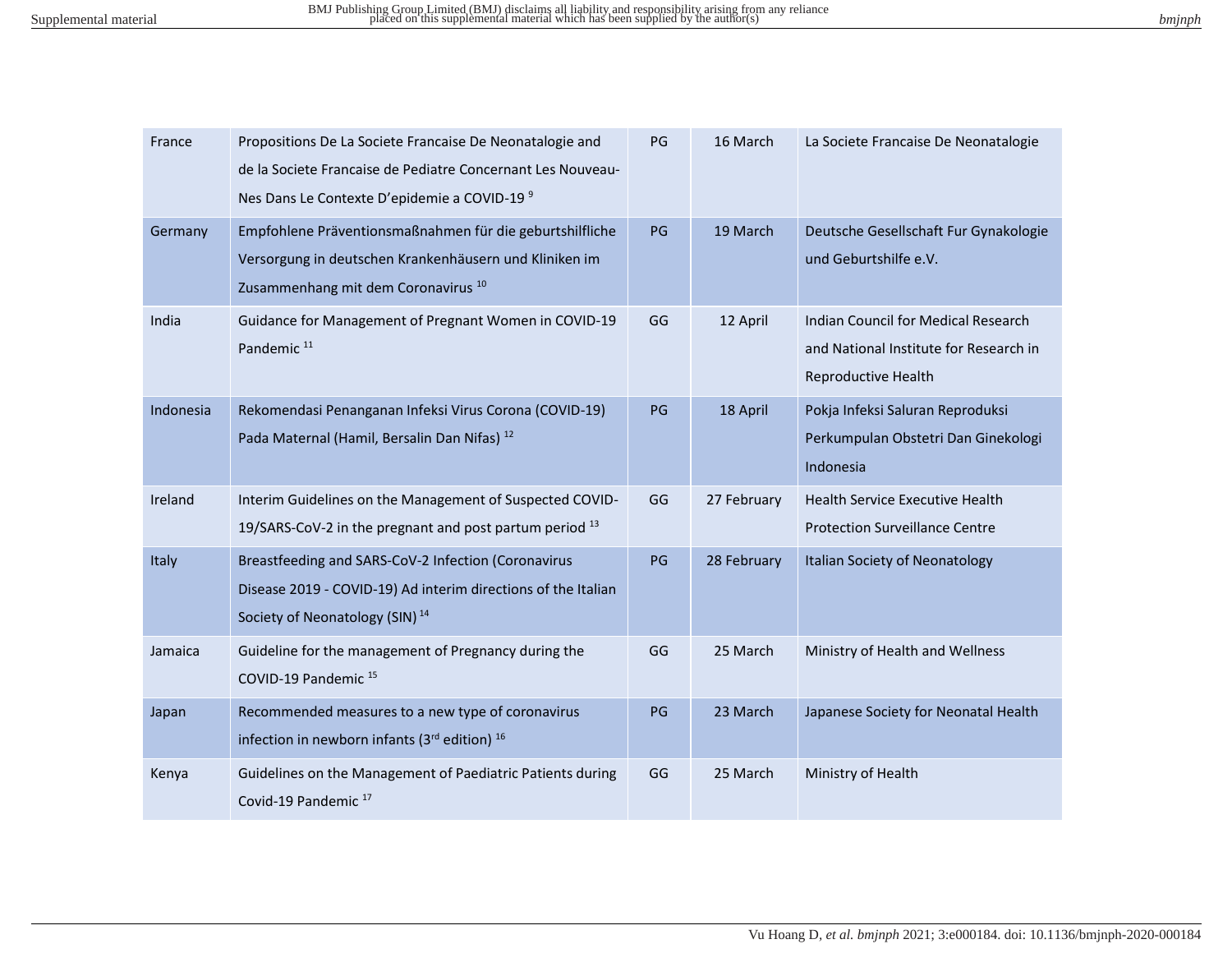| bmjnph |
|--------|
|        |
|        |

| Malaysia        | Guidelines on Management of Coronavirus Disease 2019<br>(Covid 19) in Neonates <sup>18</sup>                                      | GG | 24 March | Ministry of Health                                                       |
|-----------------|-----------------------------------------------------------------------------------------------------------------------------------|----|----------|--------------------------------------------------------------------------|
| Malawi          | Infant & Young Child Feeding In The Context Of Covid-19 <sup>19</sup>                                                             | GG | N.D.     | Ministry of Health                                                       |
| Mexico          | Lineamiento técnico: Abordaje de infección por COVID-19 en<br>el periodo perinatal en contingencia <sup>20</sup>                  | GG | 13 April | Instituto Nacional de Perinatología                                      |
| Myanmar         | Clinical management guideline For COVID - 19 infection in<br>pregnancy (version 2/2020) <sup>21</sup>                             | GG | 9 April  | Ministry of Health and Sports,<br><b>Department of Medical Services</b>  |
| Nepal           | COVID-19: Guidance for Pregnant Women and Lactating<br>Mothers <sup>22</sup>                                                      | GG | N.D.     | Ministry of Health and Population                                        |
| Nigeria         | Guidelines for the Management of Pregnant Women and<br>Nursing Mothers <sup>23</sup>                                              | GG | 25 April | Federal Ministry of Health and Nigeria<br>Center for Disease Control     |
| Norway          | Mødre med symptomer på luftveisinfeksjon og/eller påvist<br>COVID-19-infeksjon: Amming og smitteforebyggende tiltak <sup>24</sup> | GG | 20 March | Norwegian Directorate of Health,<br>Norwegian Institute of Public Health |
| Philippines     | Clinical Approach to the Management of COVID-19 in<br>Pregnancy and the Newborn <sup>25</sup>                                     | PG | 25 March | Philippine Obstetrical and<br><b>Gynecological Society</b>               |
| Portugal        | COVID-19: Fase de mitigação - Gravidez e Parto 26                                                                                 | GG | 30 March | Divisão de Saúde Sexual Reprodutiva<br>Infantil e Juvenil                |
| Saudi<br>Arabia | COVID-19 in Pregnancy Rapid Response Guidelines Version<br>$1.1^{27}$                                                             | GG | 25 March | Ministry of Health                                                       |
| Singapore       | Management of pregnancy and birth in women with<br>coronavirus disease (COVID-19) <sup>28</sup>                                   | PG | 20 April | College of Obstetricians and<br>Gynaecologists, Singapore                |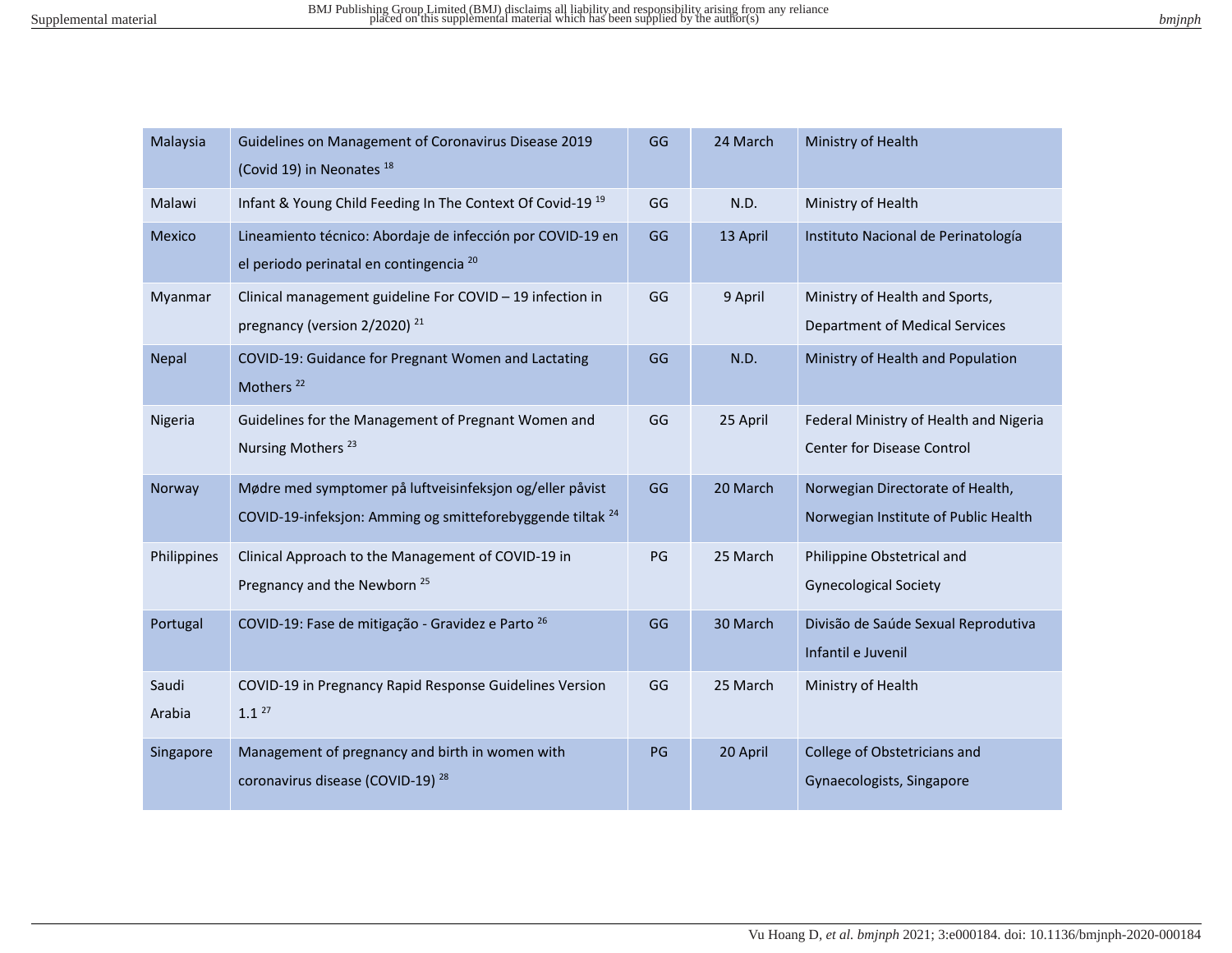| pmmpn |  |
|-------|--|
|       |  |

| Spain             | Documento técnico: Manejo de la mujer embarazada y el<br>recién nacido con COVID-19 <sup>29</sup>                                                                                                                                   | GG | 17 March    | Centro de Coordinación de Alertas y<br>Emergencias Sanitarias. Dirección<br>General de Salud Pública, Calidad e<br>Innovación                                                                              |
|-------------------|-------------------------------------------------------------------------------------------------------------------------------------------------------------------------------------------------------------------------------------|----|-------------|------------------------------------------------------------------------------------------------------------------------------------------------------------------------------------------------------------|
| Thailand          | RTCOG Clinical Practice Guideline Management of Covid-19<br>Infection in Pregnancy <sup>30</sup>                                                                                                                                    | PG | 20 March    | Royal Thai College of Obstetricians and<br>Gynecologists                                                                                                                                                   |
| United<br>Kingdom | Coronavirus (COVID-19) Infection in Pregnancy Information<br>for healthcare professionals (Version 4.1) 31                                                                                                                          | PG | 26 March    | Royal College of Obstetrics and<br>Gynaecology, Royal College of<br>Midwives, Royal College of Paediatrics<br>and Child Health, Royal College of<br>Anaesthetists, Obstetric Anaesthetists'<br>Association |
| United            | Interim Considerations for Infection Prevention and Control                                                                                                                                                                         | GG | 18 February | <b>United States Centers for Disease</b>                                                                                                                                                                   |
| <b>States</b>     | of Coronavirus Disease 2019 (COVID-19) in Inpatient<br>Obstetric Healthcare Settings <sup>32</sup>                                                                                                                                  |    |             | <b>Control and Prevention</b>                                                                                                                                                                              |
| Vietnam           | Decision number: 1271 / QD-BYT- Promulgating the<br>guidance on temporary promotion for, and handling of,<br>acute inhabitic infection with SARS-COV-2 (COVID-19)<br>infection in pregnant women and newborn children <sup>33</sup> | GG | 21 March    | Ministry of Health                                                                                                                                                                                         |

Footnote: <sup>a</sup>Type= type of document; GG= government guidance document; PG= professional medical association guidance document; N.D.= no date known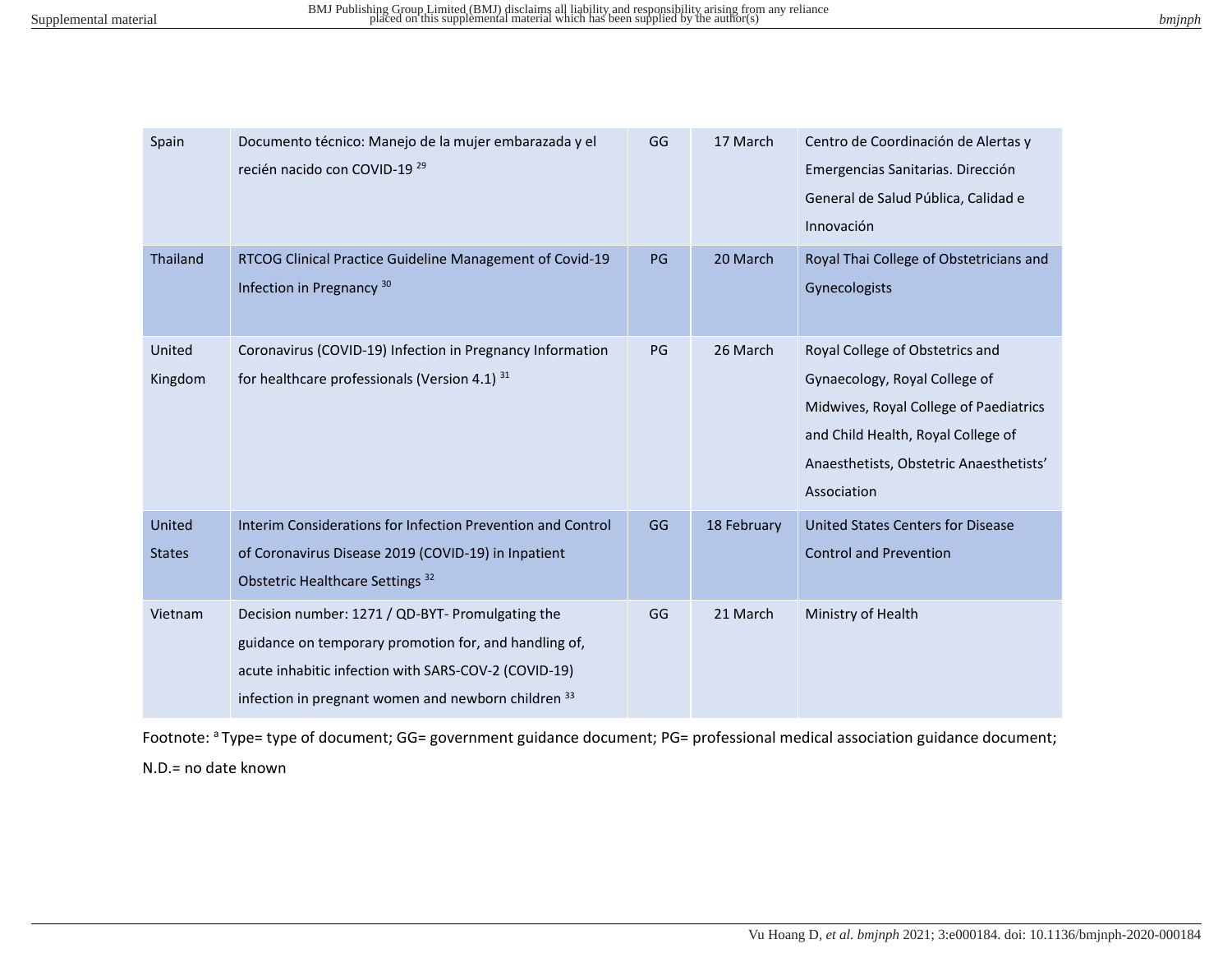## **References**

- 1. Department of Health and Human Services Victoria. (2020) *Coronavirus disease (COVID-19) Maternity and neonatal care guidance for clinicians.* Retrieved April 27, 2020, from [https://www.dhhs.vic.gov.au/health-services-and-general-practitioners-coronavirus](https://www.dhhs.vic.gov.au/health-services-and-general-practitioners-coronavirus-disease-covid-19)[disease-covid-19](https://www.dhhs.vic.gov.au/health-services-and-general-practitioners-coronavirus-disease-covid-19)
- 2. Disease Control Division, Directorate General of Health Services, Ministry of Health & Family Welfare, Government of the People's Republic of Bangladesh. (2020). *National Guidelines on Clinical Management of Coronavirus Disease 2019 (COVID-19).* Retrieved April 5, 2020 from [https://app.adpc.net/sites/default/files/public/publications/attachments/COVID\\_Guideline\\_V4.30.3.2020.pdf](https://app.adpc.net/sites/default/files/public/publications/attachments/COVID_Guideline_V4.30.3.2020.pdf)
- 3. Ministério da Saúde do Brasil, Secretaria de Atenção Primária à Saúde Departamento de Ações Programácas Estratégicas. (2020). Nota Técnica No 7/2020-DAPES/SAPS/MS. Retrieved 30 March from

[http://189.28.128.100/dab/docs/portaldab/documentos/SEIMS\\_0014033399\\_Nota\\_Tecnica.pdf](http://189.28.128.100/dab/docs/portaldab/documentos/SEIMS_0014033399_Nota_Tecnica.pdf)

- *4.* Société Burkinabe de Pediatrie (SOBUPED) & Société des Gynécologues et Obstériciens du Burkina (SOGOB). (2020). *Guide de prise en charge de l'infection a COVID-19 chez l'enfant.*
- 5. Public Health Agency of Canada. *Clinical management of patients with moderate to severe COVID-19: Interim Guidance April 2, 2020*. Retrieved 15 April 2020 fro[m https://www.ammi.ca/Content/Clinical%20Care%20COVID-](https://www.ammi.ca/Content/Clinical%20Care%20COVID-19%20Guidance%20FINAL%20April2%20ENGLISH%281%29.pdf)

[19%20Guidance%20FINAL%20April2%20ENGLISH%281%29.pdf](https://www.ammi.ca/Content/Clinical%20Care%20COVID-19%20Guidance%20FINAL%20April2%20ENGLISH%281%29.pdf)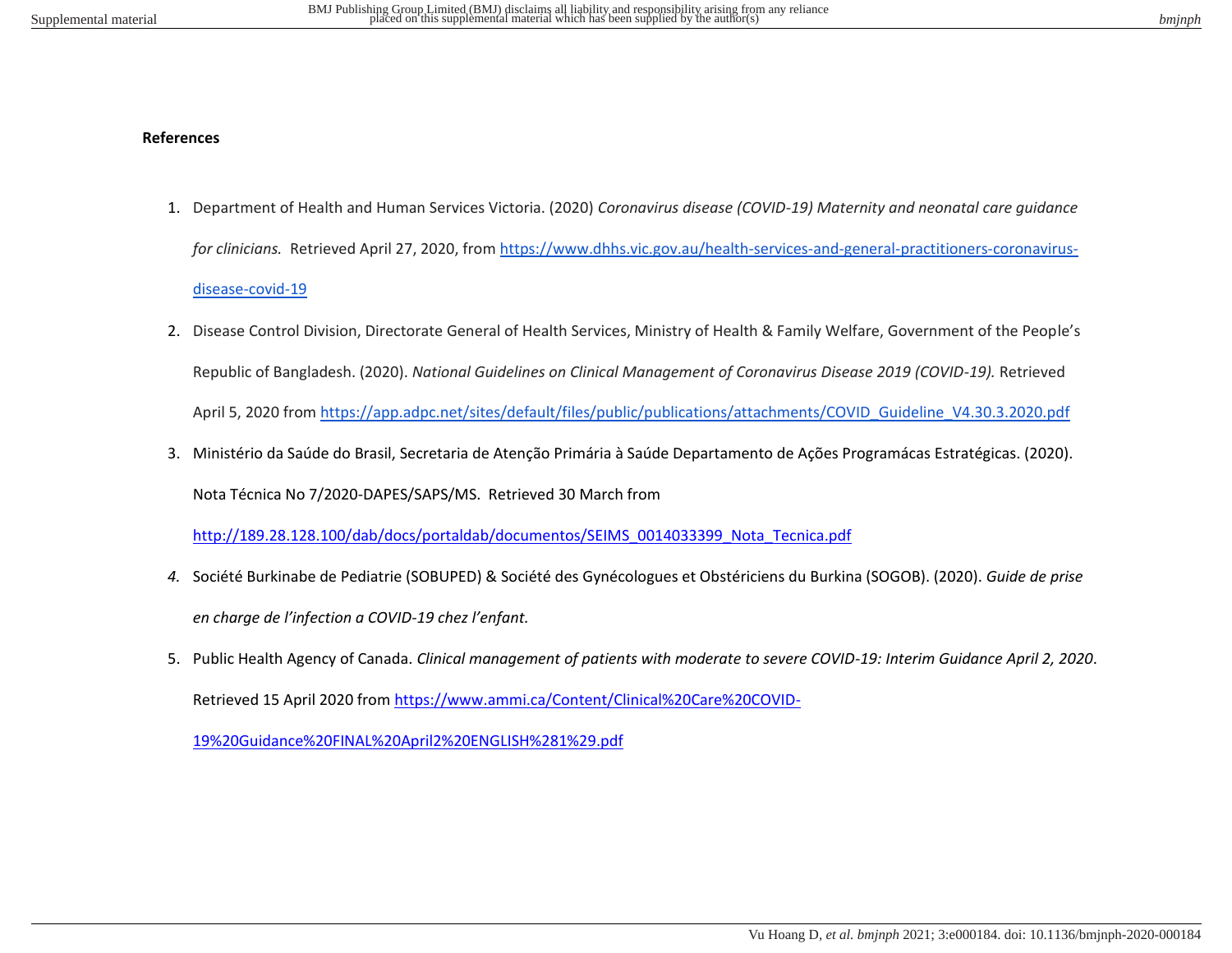6. National Health Commission of the People's Republic of China. (2020). *Notice on strengthening the treatment and safe delivery of maternal diseases during the prevention and control of new coronavirus pneumonia*. Retrieved 30 March 2020 from

<http://www.nhc.gov.cn/xcs/zhengcwj/202002/4f80657b346e4d6ba76e2cfc3888c630.shtml>

7. Programme National de Santé de la Mère et de l'Enfant de Côte d'Ivoire. (2020). *Conduite a tenir en gynecologie obstetrique,* 

*neonatalogie en periode de pandemie de l'infection a coronavirus.* Retrieved 10 April 2020 from

<http://pnsme.ci/admin/docs/catdvtcascovid19mereenfantadaptdocumentfinal.pdf>

- 8. Ministry of Health-Ethiopia & Ethiopian Public Health Institute. (2020). *Case management protocol for Corona Virus Disease-19 (COVID-19) in Ethiopia - March 2020.* Retrieved 2 April 2020 from [https://www.ephi.gov.et/images/novel\\_coronavirus/PHEOC-](https://www.ephi.gov.et/images/novel_coronavirus/PHEOC-_Case-management_COVID-19-_March-2020.pdf) [\\_Case-management\\_COVID-19-\\_March-2020.pdf](https://www.ephi.gov.et/images/novel_coronavirus/PHEOC-_Case-management_COVID-19-_March-2020.pdf)
- 9. Société Française de Néonatalogie. (2020). *Recomandations de la Société Française de Néonatalogie concernant les nouveau- nes dans le contexte d'epidemie à COVID-19.* Retrieved 29 March 2020 from [https://www.gynecologie-](https://www.gynecologie-pratique.com/sites/www.gynecologie-pratique.com/files/recommandations/recommandations-sfn-covid-19.pdf)

[pratique.com/sites/www.gynecologie-pratique.com/files/recommandations/recommandations-sfn-covid-19.pdf](https://www.gynecologie-pratique.com/sites/www.gynecologie-pratique.com/files/recommandations/recommandations-sfn-covid-19.pdf) 

10. Deutsche Gesellschaft für Gynäkologie und Geburtshilfe e.V. (19 March 2020). *Empfohlene Präventionsmaßnahmen für die geburtshilfliche Versorgung in deutschen Krankenhäusern und Kliniken im Zusammenhang mit dem Coronavirus*. Retrieved 25 March 2020 from [https://www.dggg.de/fileadmin/documents/Weitere\\_Nachrichten/2020/COVID-19\\_DGGG-](https://www.dggg.de/fileadmin/documents/Weitere_Nachrichten/2020/COVID-19_DGGG-Empfehlungen_fuer_Kreissaele_20200319_f.pdf)[Empfehlungen\\_fuer\\_Kreissaele\\_20200319\\_f.pdf](https://www.dggg.de/fileadmin/documents/Weitere_Nachrichten/2020/COVID-19_DGGG-Empfehlungen_fuer_Kreissaele_20200319_f.pdf)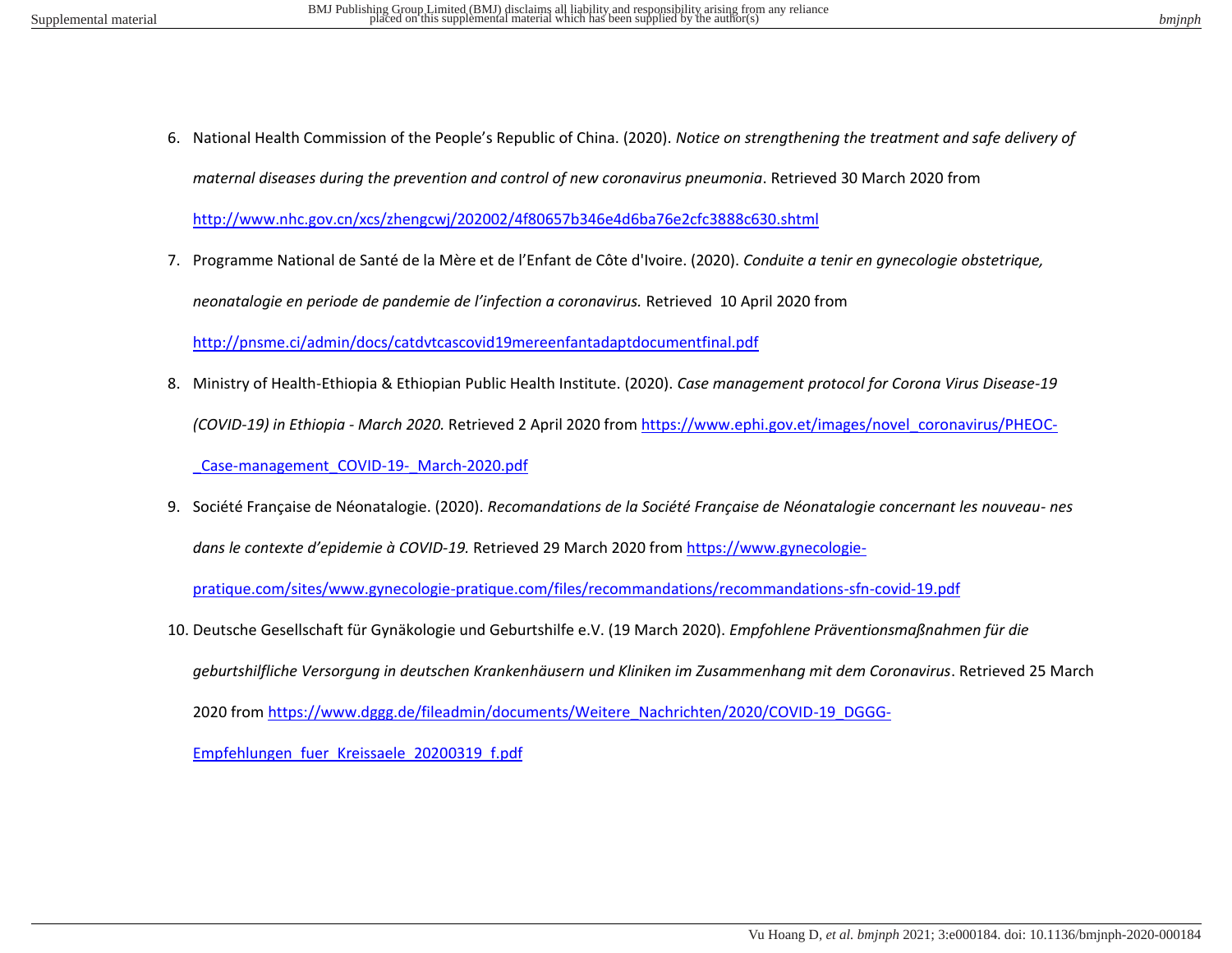11. Indian Council of Medical Research – National Institute for Research in Reproductive Health. (2020). *Guidance for Management of Pregnant Women in COVID-19 Pandemic.* Retrieved 22 April 2020 from

[https://www.icmr.gov.in/pdf/covid/techdoc/Guidance\\_for\\_Management\\_of\\_Pregnant\\_Women\\_in\\_COVID19\\_Pandemic\\_12042020.](https://www.icmr.gov.in/pdf/covid/techdoc/Guidance_for_Management_of_Pregnant_Women_in_COVID19_Pandemic_12042020.pdf)

[pdf](https://www.icmr.gov.in/pdf/covid/techdoc/Guidance_for_Management_of_Pregnant_Women_in_COVID19_Pandemic_12042020.pdf)

- 12. Perkumpulan Obstetri dan Ginekologi Indonesia. *Rekomendasi Penanganan Infeksi Virus Corona (COVID-19) pada Maternal (Hamil, bersalin dan nifas)*. (2020). Retrieved 22 April 2020 from [https://pogi.or.id/publish/wp-content/uploads/2020/03/Rekomendasi-](https://pogi.or.id/publish/wp-content/uploads/2020/03/Rekomendasi-Penanganan-Infeksi-COVID-19-pada-maternal.pdf)[Penanganan-Infeksi-COVID-19-pada-maternal.pdf](https://pogi.or.id/publish/wp-content/uploads/2020/03/Rekomendasi-Penanganan-Infeksi-COVID-19-pada-maternal.pdf)
- 13. Health Service Executive Ireland. (2020). *Interim Guidelines on the management of suspected COVID-19/SARS-CoV-2 in the pregnant and post-partum period* V1.0 27.02.2020.
- 14. Societa Italana di Neonatologia. (2020). *Breastfeeding and SARS-CoV-2 Infection (Coronavirus Disease 2019 COVID-19) Ad interim directions of the Italian Society of Neonatology (SIN)* Retrieved 10 April 2020 from: [https://www.uenps.eu/wp](https://www.uenps.eu/wp-content/uploads/2020/03/14marzo.SIN_UENPS0.pdf)[content/uploads/2020/03/14marzo.SIN\\_UENPS0.pdf](https://www.uenps.eu/wp-content/uploads/2020/03/14marzo.SIN_UENPS0.pdf)
- 15. Ministry of Health & Wellness Jamaica. (25 March 2020). *Guideline for the management of pregnancy during the COVID-19 pandemic*. Retrieved 5 April 2020 from [https://www.moh.gov.jm/wp-content/uploads/2020/04/Guideline-for-the-Management-of-](https://www.moh.gov.jm/wp-content/uploads/2020/04/Guideline-for-the-Management-of-Pregnancy-During-the-COVID-19-Pandemic.pdf)[Pregnancy-During-the-COVID-19-Pandemic.pdf](https://www.moh.gov.jm/wp-content/uploads/2020/04/Guideline-for-the-Management-of-Pregnancy-During-the-COVID-19-Pandemic.pdf)
- 16. Japanese Society for Neonatal Health and Development. (2020). *Recommended measures to a new type of coronavirus infection in newborn infants.* Retrieved 28 March 2020 from<http://jsnhd.or.jp/pdf/202000326COVID-19.pdf>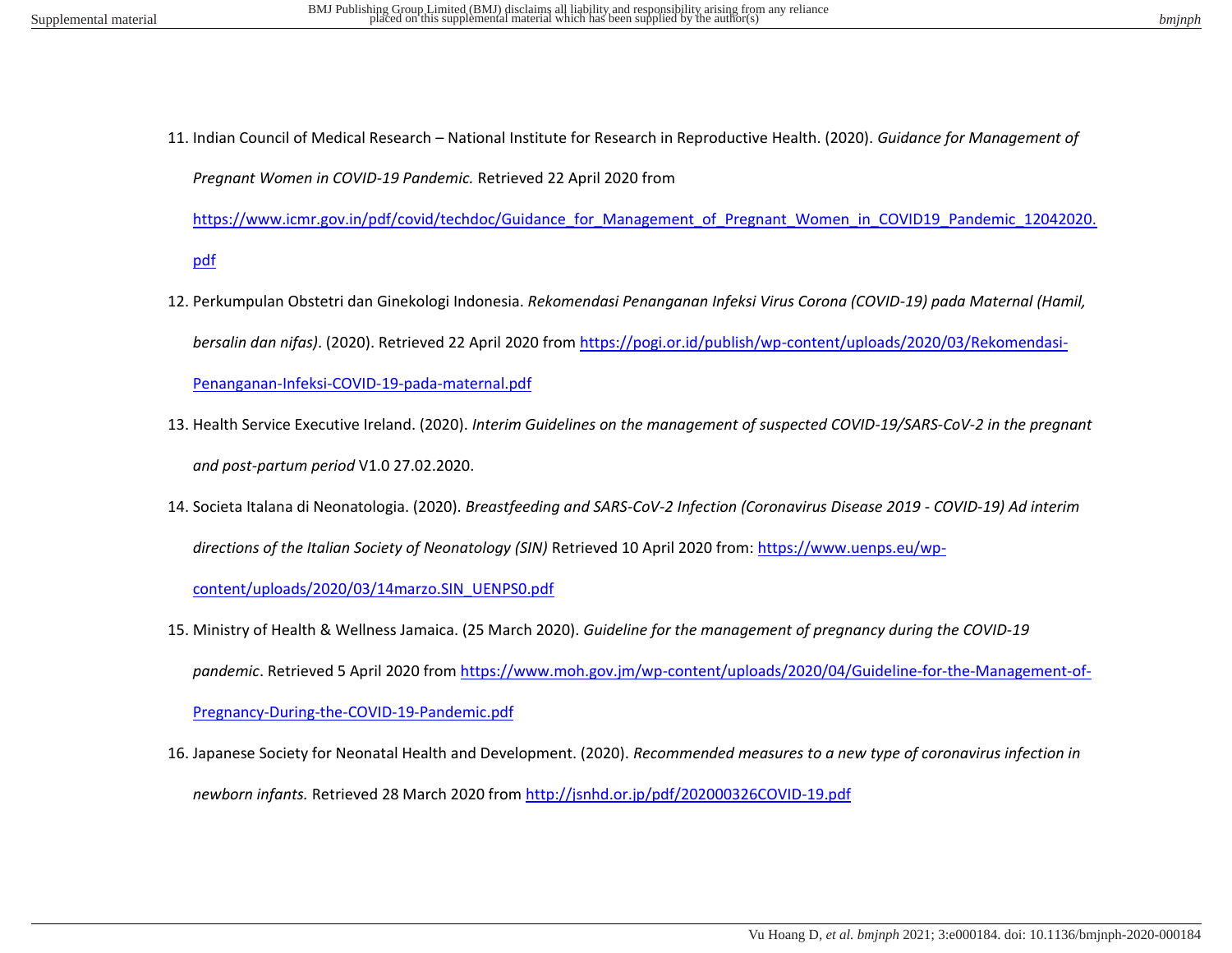- 17. Ministry of Health Kenya. (2020). *Guidelines on the Management of Paediatric Patients During COVID-19 Pandemic*. Retrieved 28 March 2020 from<https://www.health.go.ke/wp-content/uploads/2020/04/PAEDIATRIC-Covid-Guidelines-Final.pdf>
- 18. Ministry of Health Malaysia. (2020). Guideline on Management of Coronavirus Disease 2019 (COVID-19) In Pregnancy. Retrieved 1

April 2020 from

[https://www.moh.gov.my/moh/resources/Penerbitan/Garis%20Panduan/Pengurusan%20KEsihatan%20&%20kawalan%20pykit/201](https://www.moh.gov.my/moh/resources/Penerbitan/Garis%20Panduan/Pengurusan%20KEsihatan%20&%20kawalan%20pykit/2019-nCOV/Bil%204%20%202020/Annex%2023%20%20Guidelines%20COVID%20Pregnancy_26022020.pdf) [9-nCOV/Bil%204%20%202020/Annex%2023%20%20Guidelines%20COVID%20Pregnancy\\_26022020.pdf](https://www.moh.gov.my/moh/resources/Penerbitan/Garis%20Panduan/Pengurusan%20KEsihatan%20&%20kawalan%20pykit/2019-nCOV/Bil%204%20%202020/Annex%2023%20%20Guidelines%20COVID%20Pregnancy_26022020.pdf) 

- 19. Ministry of Health Malawi. (2020). *Infant & young child feeding in the context of COVID-19.*
- 20. Instituto Nacional de Perinatología. (2020). Lineamiento Tecnico: Abordaje De Infección Por Covid-19 En El Periodo Perinatal En Contingencia. Retrieved 29 April 2020 from<http://www.eneo.unam.mx/novedades/coms130420/LineamientoINPerCOVID19.pdf>
- 21. Ministry of Health and Sports, Department of Medical Services. Clinical Management Guideline for COVID-19 Infection in Pregnancy (Version 2/2020) Myanmar. Retrieved 15 April 2020 fro[m http://mohs.gov.mm/su/oxpp6002OX](http://mohs.gov.mm/su/oxpp6002OX)
- 22. Ministry of Health and Population, Government of Nepal. COVID-19: Guidance for Pregnant Women and Lactating Mothers. (N.D.) Retrieved 30 April 2020 fro[m https://nepal.unfpa.org/en/publications](https://nepal.unfpa.org/en/publications)
- 23. Federal Ministry of Health & Nigeria Centre for Disease Control. (2020). Guidelines for the Management of Pregnant Women and Nursing Mothers. Retrieved 30 April 2020 from

[https://covid19.ncdc.gov.ng/media/files/GuidelinesforMgtofPregnantWomen\\_t5skUIm.pdf](https://covid19.ncdc.gov.ng/media/files/GuidelinesforMgtofPregnantWomen_t5skUIm.pdf)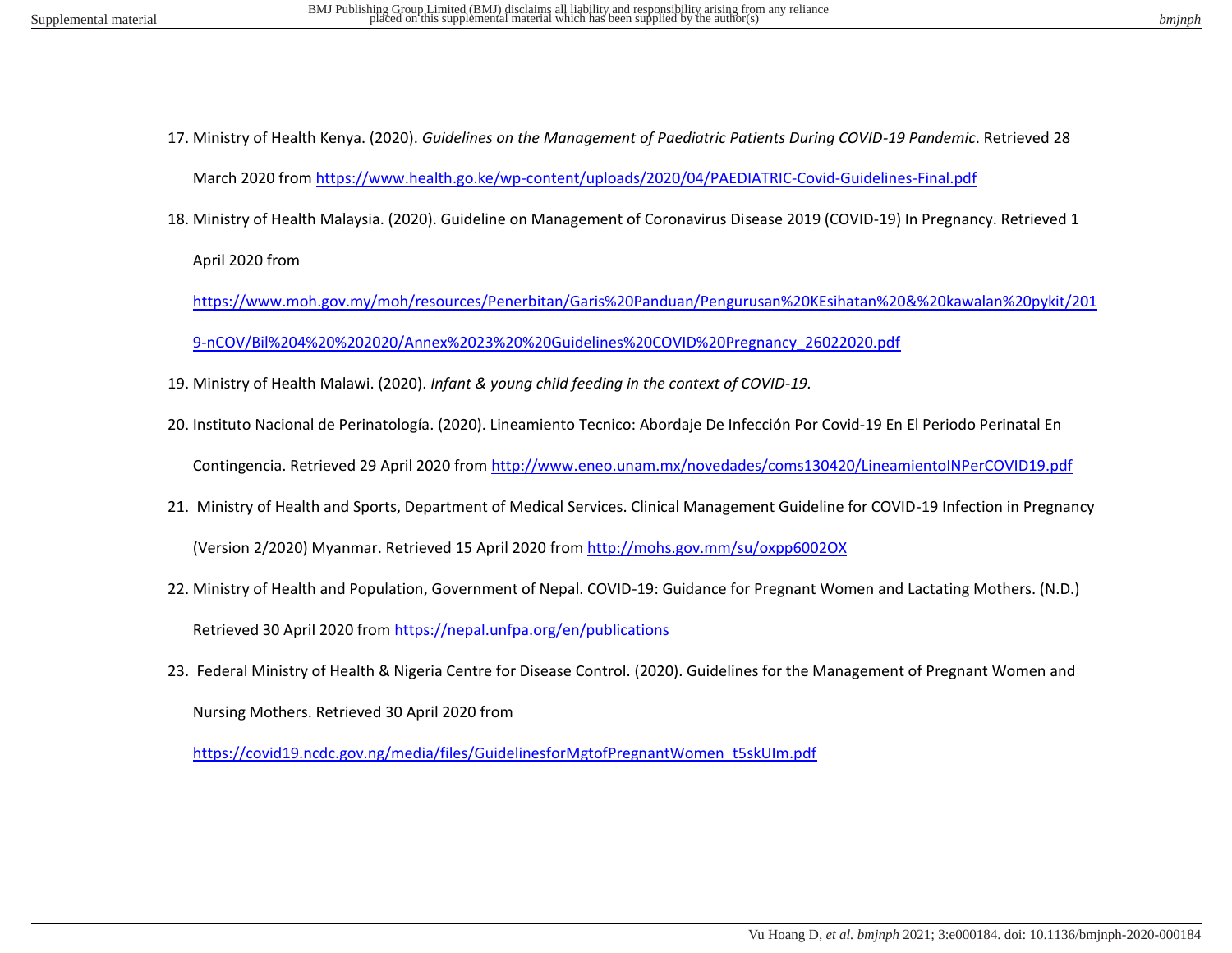24. Norwegian Directorate of Health & Norwegian Institute of Public Health. (2020). Guidance for handling pregnant women with proven or possible COVID-19 infection (coronavirus). Retrieved 10 April 2020 from

<https://www.legeforeningen.no/foreningsledd/fagmed/norsk-gynekologisk-forening/veiledere/svangerskap-covid19/>

25. Philippine Obstetrical and Gynecological Society. (2020). Clinical Approach to the Management of COVID-19 in Pregnancy and the

Newborn. Retrieved 8 April 2020 from [https://www.pogsinc.org/index.php/meetings/aofog-2019/item/566-approach-to-the-](https://www.pogsinc.org/index.php/meetings/aofog-2019/item/566-approach-to-the-management-of-covid-19-in-pregnancy-and-the-newborn)

[management-of-covid-19-in-pregnancy-and-the-newborn](https://www.pogsinc.org/index.php/meetings/aofog-2019/item/566-approach-to-the-management-of-covid-19-in-pregnancy-and-the-newborn)

26. Serviço Nacional de Saúde de Portugal. (2020). Guideline no. 018-2020: COVID-19: FASE DE MITIGAÇÃO - Gravidez e Parto. Retrieved

8 April 2020 from<https://www.sns.gov.pt/noticias/2020/03/26/covid-19-fase-de-mitigacao/>

- 27. Ministry of Health Saudi Arabia. (2020). COVID-19 in Pregnancy: Rapid Response Guidelines Version 1.1. Retrieved 4 April 2020 <https://www.moh.gov.sa/Ministry/MediaCenter/Publications/Documents/COVID-19-IN-PREGNANCY-MOH-Protocol.pdf>
- 28. Academy of Medicine Singapore & College of Obstetricians & Gynaecologists, Singapore. (2020). Management of Pregnancy and Birth in Women with Coronavirus Disease (Covid-19). Retrieved 25 April 2020 from [https://www.ams.edu.sg/view](https://www.ams.edu.sg/view-pdf.aspx?file=media%5C5443_fi_921.pdf&ofile=(Committee+Opinion)+Management+of+Pregnancy+and+Birth+in+Women+with+Covid-19+April+(20200420).pdf)[pdf.aspx?file=media%5C5443\\_fi\\_921.pdf&ofile=\(Committee+Opinion\)+Management+of+Pregnancy+and+Birth+in+Women+with+Co](https://www.ams.edu.sg/view-pdf.aspx?file=media%5C5443_fi_921.pdf&ofile=(Committee+Opinion)+Management+of+Pregnancy+and+Birth+in+Women+with+Covid-19+April+(20200420).pdf)

[vid-19+April+\(20200420\).pdf](https://www.ams.edu.sg/view-pdf.aspx?file=media%5C5443_fi_921.pdf&ofile=(Committee+Opinion)+Management+of+Pregnancy+and+Birth+in+Women+with+Covid-19+April+(20200420).pdf) 

29. Ministerio de Sanidad, Gobierno de Espana. (2020). Documento tecnico: Manejo de la mujer embarazada y el recién nacido con COVID-19. Retrieved 21 March 2020